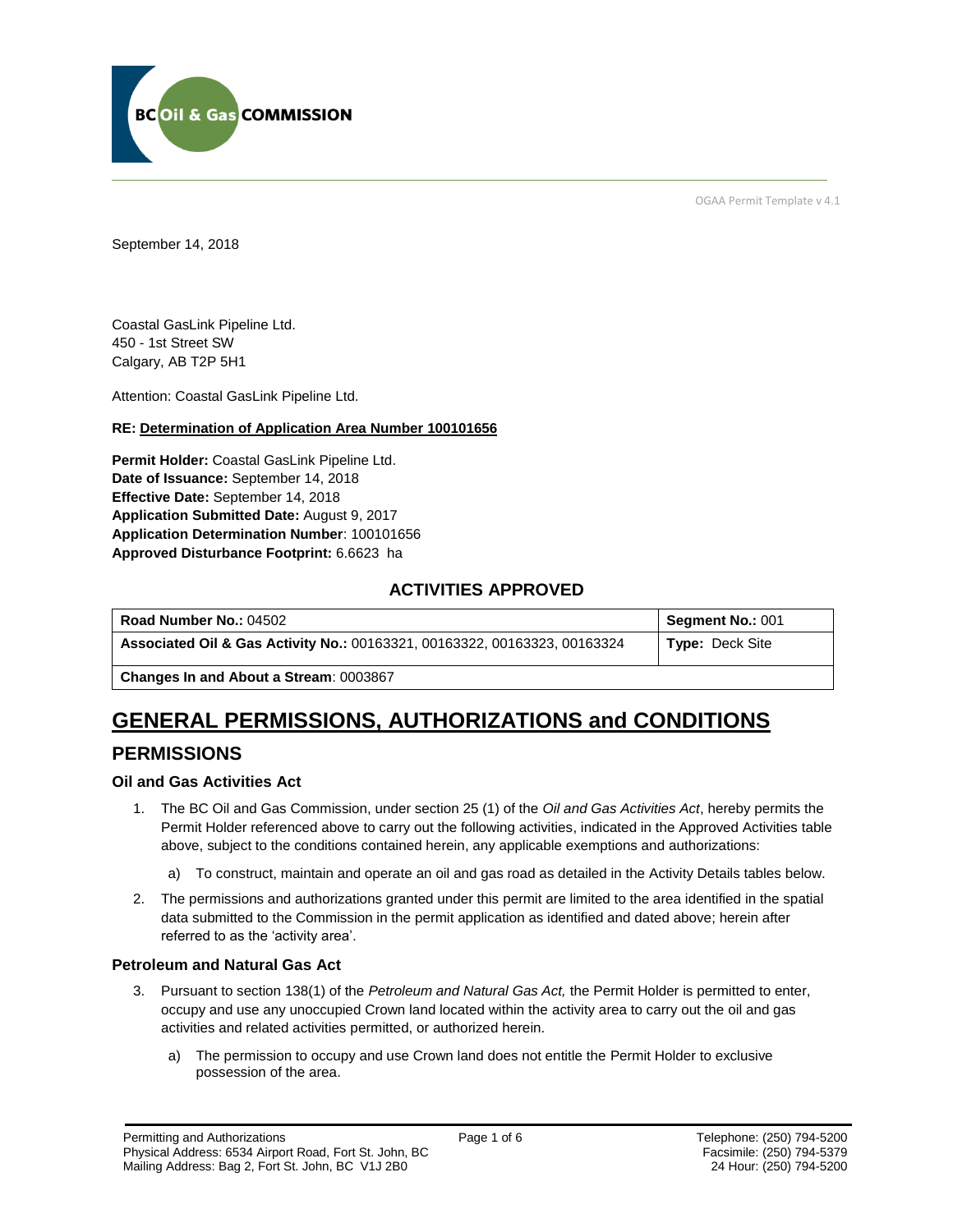Application Determination number: 100101656 **Date Issued: September 14, 2018** Date Issued: September 14, 2018

b) The total disturbance within the activity area must not exceed the total approved disturbance footprint as referenced above.

### **AUTHORIZATIONS**

#### **Forest Act**

4. The Commission, pursuant to section 47.4 of the *Forest Act*, hereby authorizes the removal of Crown timber from the activity area under the cutting permits associated with the Master Licence(s) as follows:

**Master Licence to Cut No.:** M02340

**Cutting Permit No.:** 40

**Timber Mark No.:** MTC098

**Total New Cut:** 5.48

**Forest District**: (DPC) Peace Natural Resource District

**Region:** Interior

5. The cutting permits are deemed spent upon the submission of the post-construction plan or upon either the cancellation or expiry of the activities authorized under the permit.

## **CONDITIONS**

#### **Notification**

- 6. Within 60 days of the completion of construction activities under this permit, the Permit Holder must submit to the Commission a post-construction plan as a shapefile and PDF plan accurately identifying the location of the total area actually disturbed under this permit. The shapefile and plan must be submitted via eSubmission.
- 7. The permit holder must notify the Saulteau First Nations Lands Department office two (2) working days prior to commencement. Notification will be sent to Fernie Garbitt at fgarbitt@saulteau.com.

#### **General**

- 8. The rights granted by this permit in relation to unoccupied Crown land are subject to all subsisting grants to or rights of any person made or acquired under the *Coal Act, Forest Act, Land Act, Mineral Tenure Act, Petroleum and Natural Gas Act, Range Act, Water Sustainability Act* or *Wildlife Act*, or any extension or renewal of the same.
- 9. The Permit Holder must not assign, sublicense or permit any person other than its employees, contractors or representatives, to use or occupy any Crown land within the activity area without the Commission's written consent.
- 10. The Permit Holder must ensure that any Crown land within the activity area is maintained in a condition so as to minimize hazards, including but not limited to hazards associated with storage of materials and equipment.
- 11. The Permit Holder must ensure that any Crown land within the activity area is maintained free of garbage, debris and unused equipment.

#### **Environmental**

- 12. Construction activities must not result in rutting, compaction or erosion of soils that cannot be reasonably rehabilitated to similar levels of soil productivity that existed on the activity area prior to the construction activities taking place.
- 13. Any temporary access must be constructed and maintained in a manner that provides for proper surface drainage, prevents pooling on the surface, and maintains slope integrity.
- 14. The Permit Holder must make reasonable efforts to prevent establishment of invasive plants on the activity area associated with the related activities set out in the Authorized Activities table above resulting from the carrying out of activities authorized under this permit.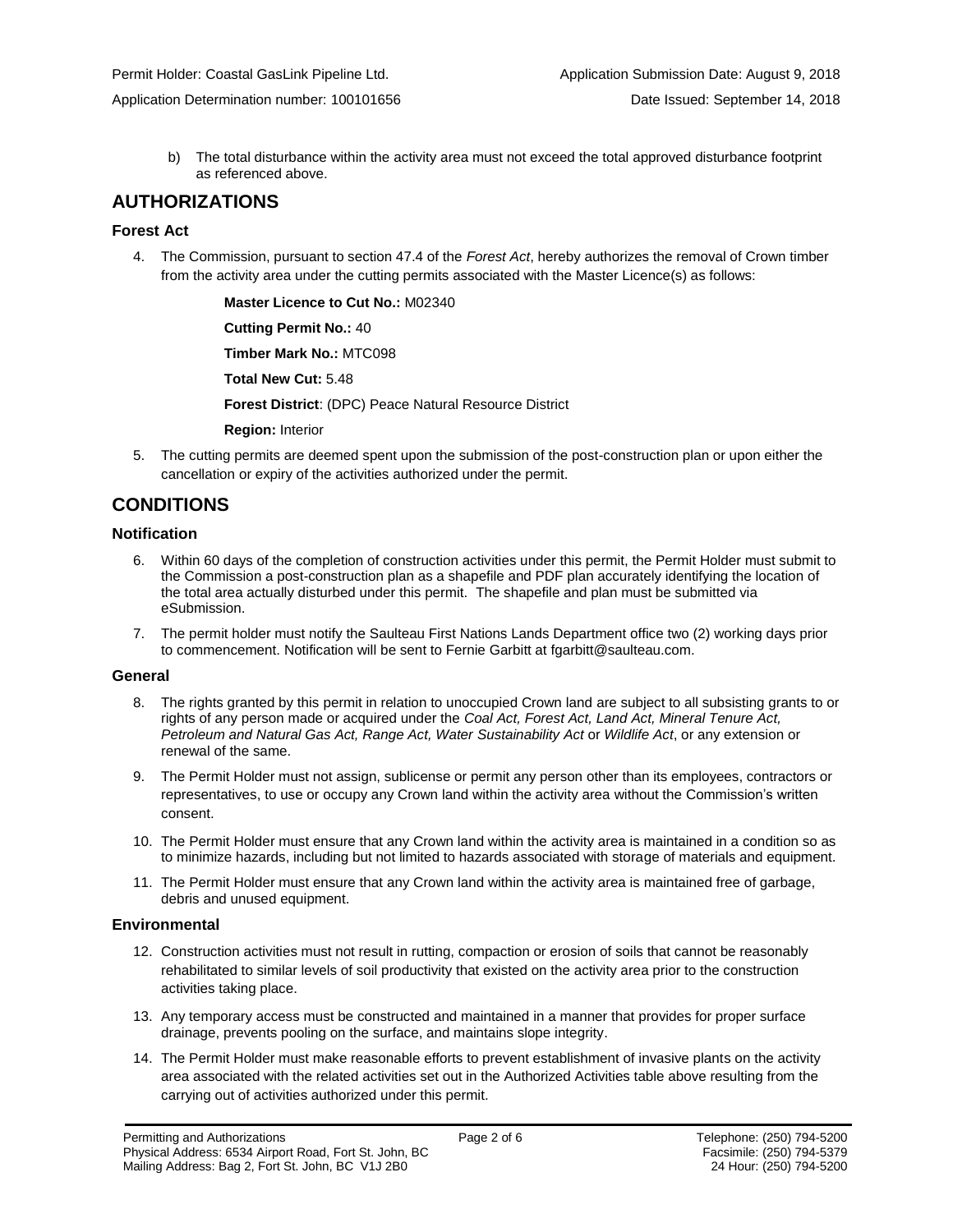- 15. Following completion of construction associated with the associated activities set out in the Authorized Activities table above, the Permit Holder must, as soon as practicable
	- a) decompact any soils compacted by the activity;
	- b) if natural surface drainage pattern was altered by the carrying out of the activity, the Permit Holder must restore, to the extent practicable, to the drainage pattern and its condition before the alteration; and
	- c) re-vegetate any exposed soil on the activity area including, where necessary, using seed or vegetative propagules of an ecologically suitable species that
		- (i) promote the restoration of the wildlife habitat that existed on the area before the oil and gas activity was begun, and
		- (ii) stabilize the soil if it is highly susceptible to erosion.
	- d) Following completion of construction activities authorized under this permit, any retrievable surface soils removed from the activity area must be redistributed so that the soil structure is restored, to the extent practicable, to its condition before the activity was begun.

#### **Clearing**

- 16. The Permit Holder is permitted to fell any trees located on Crown land within 1.5 tree lengths of the activity area that are considered to be a safety hazard according to *Workers Compensation Act* regulations and must be felled in order to eliminate the hazard. Trees or portions of these trees that can be accessed from the activity area without causing damage to standing timber may be harvested.
- 17. The holder of the cutting permit must pay to the government, stumpage and any waste billing determined in accordance with the terms of this authorization.
- 18. All harvested Crown Timber must be marked with the cutting permit's associated Timber Mark.
- 19. Any waste assessments applied under the Master Licence to Cut are subject to the merchantability specifications and monetary waste billing requirements in the Provincial Logging Residue and Waste Manual specific to the region associated with the Cutting Permit authorization.
- 20. Stumpage for Cutting Permit No. 40 will be calculated in accordance with the Interior Appraisal Manual as amended from time to time.

#### **Water Course Crossings and Works**

- 21. Stream, lake and wetland crossings must be constructed in accordance with the methods and any mitigations, as specified in the application.
- 22. In-stream activities within a fish bearing stream, lake or wetland must occur
	- a) during the applicable reduced risk work windows as specified in the Peace Region Selected Terrestrial and Aquatic Wildlife Least-Risk Windows; or
	- b) in accordance with alternative timing and associated mitigation recommended by a Qualified Professional and accepted by the Commission; or
	- c) in accordance with an authorization or letter of advice from Fisheries and Oceans Canada that is provided to the Commission.
- 23. At any time, the Commission may suspend instream works authorized under this permit. Suspensions on instream works will remain in place until such time as the Commission notifies permit holders that works may resume. Reasons for suspension of works may include, but are not limited to, drought conditions and increased environmental or public safety risks.
- 24. Equipment used for activities under this Permit must not be situated in a stream channel unless it is dry or frozen to the bottom at the time of the activity.
- 25. Following initial construction, stream crossings are authorized for necessary road modification or maintenance activities on the activity area except for:
	- a) construction or replacement of a bridge or major culvert on a S1, S2, S3 or S5 stream;
	- b) installation of a closed bottom structure in a fish bearing stream;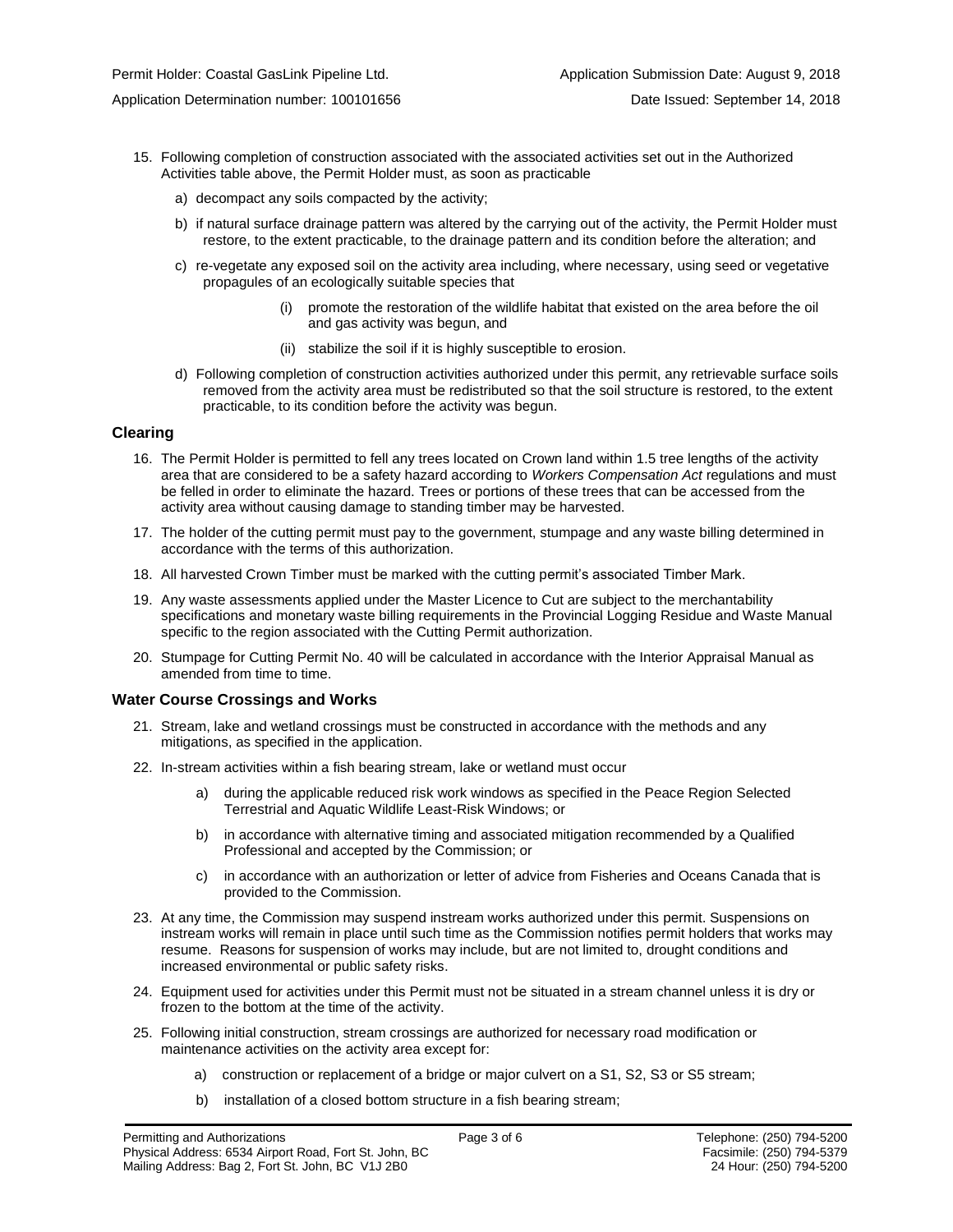Application Determination number: 100101656 Date Issued: September 14, 2018

- c) excavation or grading of a stream bank or stream bed;
- d) works within a Temperature Sensitive Stream established by order under s. 27 of the Environmental Protection and Management Regulation; or
- e) Works within a Fisheries Sensitive Watershed established by order under section 28 of the Environmental Protection and Management Regulation.
- 26. Stream crossings for roads must be constructed, maintained and deactivated according to the following requirements, as applicable:
	- a) Only bridges, culverts, ice bridges or snow fills may be constructed at stream crossings.
	- b) Snow fills must consist of clean snow and may only be located on streams that are dry or frozen to the bottom during the period of construction, maintenance and use. Where periodic thaws are anticipated, culverts must be installed to allow meltwater to pass through. Snow fill and any installed culverts must be removed prior to spring snow melt.
	- c) Ice bridges on fish bearing streams may only be constructed where sufficient water depth and stream flows prevent the bridge structure from coming in contact with the stream bottom.
	- d) Water applied to construct an ice bridge on a water body must be sourced in accordance with the *Water Sustainability Act* unless
		- (i) the water body is a stream with a stream channel width of at least 5 metres and is not designated as a sensitive stream under the Fish Protection Act, or has a riparian class of W1, W3, or L1,
		- (ii) the water is sourced from the same water body proximal to the location on which the ice bridge is constructed,
		- (iii) the water body is not within the boundaries of a public park,
		- (iv) pump intakes do not disturb beds of streams or wetlands except as necessary for the safe installation and operation of equipment, and are screened with a maximum mesh size and approach velocity in accordance with the Fisheries and Oceans Canada Freshwater Intake End-of-Pipe Fish Screen Guideline, and
			- (a) where the water body is a stream, the flow of water in the stream at the time and location of pumping exceeds 60 litres per second and the instantaneous pumping rate does not exceed 1% of the water flowing in the water body at the time and location the pumping occurs, or
			- (b) where the water body is a lake or pond, the cumulative volume of water withdrawn does not exceed 10 cm of lake or pond depth, calculated as the product of lake or pond surface area x 10 cm;
	- e) Bridge or culvert abutments, footings and scour protection must be located outside the natural stream channel and must not constrict the channel width.
- 27. Wetland crossings must be constructed, maintained and removed in accordance with the following:
	- a) Organic cover within and adjacent to the wetland must be retained;
	- b) Minimize erosion or release of sediment within the wetland;
	- c) Any padding materials must be placed on the wetland surface only and must not be used for infilling;
	- d) Any padding materials must be removed as soon as practicable following construction, considering weather and ground conditions; and
	- e) The wetland, including banks and bed, must be restored, to the extent practicable, to the condition that existed before the crossing was initiated.

#### **Archaeology**

28. An AIA report must be submitted to the Commission as soon as practicable.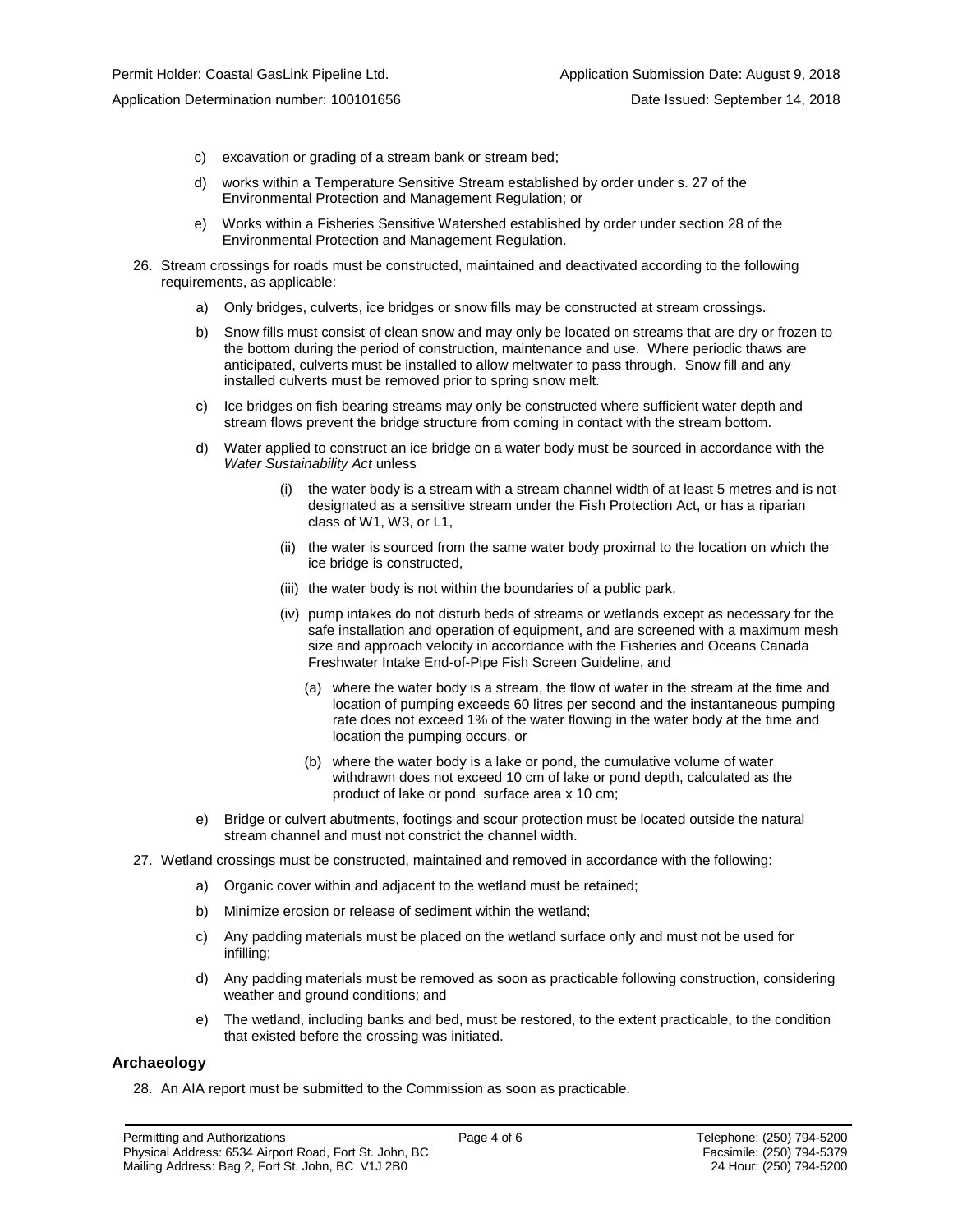Application Determination number: 100101656 Date Issued: September 14, 2018

- 29. If artifacts, features, materials or things protected under section 13(2) of the Heritage Conservation Act are identified the permit holder must, unless the permit holder holds a permit under section 12 of the Heritage Conservation Act issued by the Commission in respect of that artifact, feature, material or thing:
	- a) immediately cease all work in the vicinity of the artifacts, features, materials or things;
	- b) immediately notify the Commission and the Archaeology Branch of the Ministry of Forests, Lands and Natural Resource Operations
	- c) refrain from resuming work in the vicinity of the artifacts, features, materials or things except in accordance with an appropriate mitigation plan that has been prepared in accordance with the Heritage Conservation Act and approved by the Archaeology Branch of the Ministry of Forests, Lands and Natural Resource Operations.

#### **Agricultural Land Commission**

- 30. The Permit Holder must, in relation to any oil and gas activities and related activities, authorized herein that are located within the Agricultural Land Reserve,
	- a) implement any recommendations for soil handling and management of surface water contained in the Schedule A report(s) submitted with this application,
	- b) within 24 months of the date that the use of the area of land disturbed by the non-farm use is no longer required for the oil and gas activity or related activity, conduct reclamation of any area of land disturbed by non-farm use in accordance with any recommendations contained in the Schedule A Report and the requirements set out in Schedule B of the Agreement between the Provincial Agricultural Land Commission and the Oil and Gas Commission dated December 8, 2017, to the satisfaction of the Commission, or in accordance with such alternate requirements identified by a Qualified Specialist and agreed to by the Commission, and
	- c) immediately following completion of (b), above, submit, to the satisfaction of the Commission, a Schedule B Report to both the Commission and to the land owner(s).

# **ACTIVITY SPECIFIC DETAILS PERMISSIONS, and CONDITIONS**

### **ROAD**

**Land Area Number:** 100003936 **Road Number:** 04502 **Road Type:** Long-Term - All-Weather

# **ACTIVITY DETAILS**

| <b>Seg No.: 001</b> | <b>Zone: 10 From: N</b> 6137394.631 <b>E</b> 578882.892 <b>To:</b> N 6138041.98 <b>E</b> 577887.675 |
|---------------------|-----------------------------------------------------------------------------------------------------|
|---------------------|-----------------------------------------------------------------------------------------------------|

*All permissions for this activity are subject to the following conditions:*

#### **Road Conditions**

31. The Permit Holder will immediately effect, and keep in force insurance of an amount not less than \$1,000,000 protecting the Province, the Commission and the Permit Holder (without any rights of cross-claim or subrogation) against claims for personal injury, death, property damage, or third party liability claims arising from any accident or occurrence on the activity area.

# **ADVISORY GUIDANCE**

- 1. Construction Plan, CGW-4703-MCSL-G-MP-1025-RE-1009.0\_RE-1009.1-Sketch-Rev 0.pdf, is for the Permit Holder's internal reference only and was not reviewed as a decision tool for this permit, nor does it form an integral part of this permit.
- 2. Instructions for submitting notice of construction start, as required by regulation, can be found in the Oil and Gas Activity Operations Manual on the Commission's website.